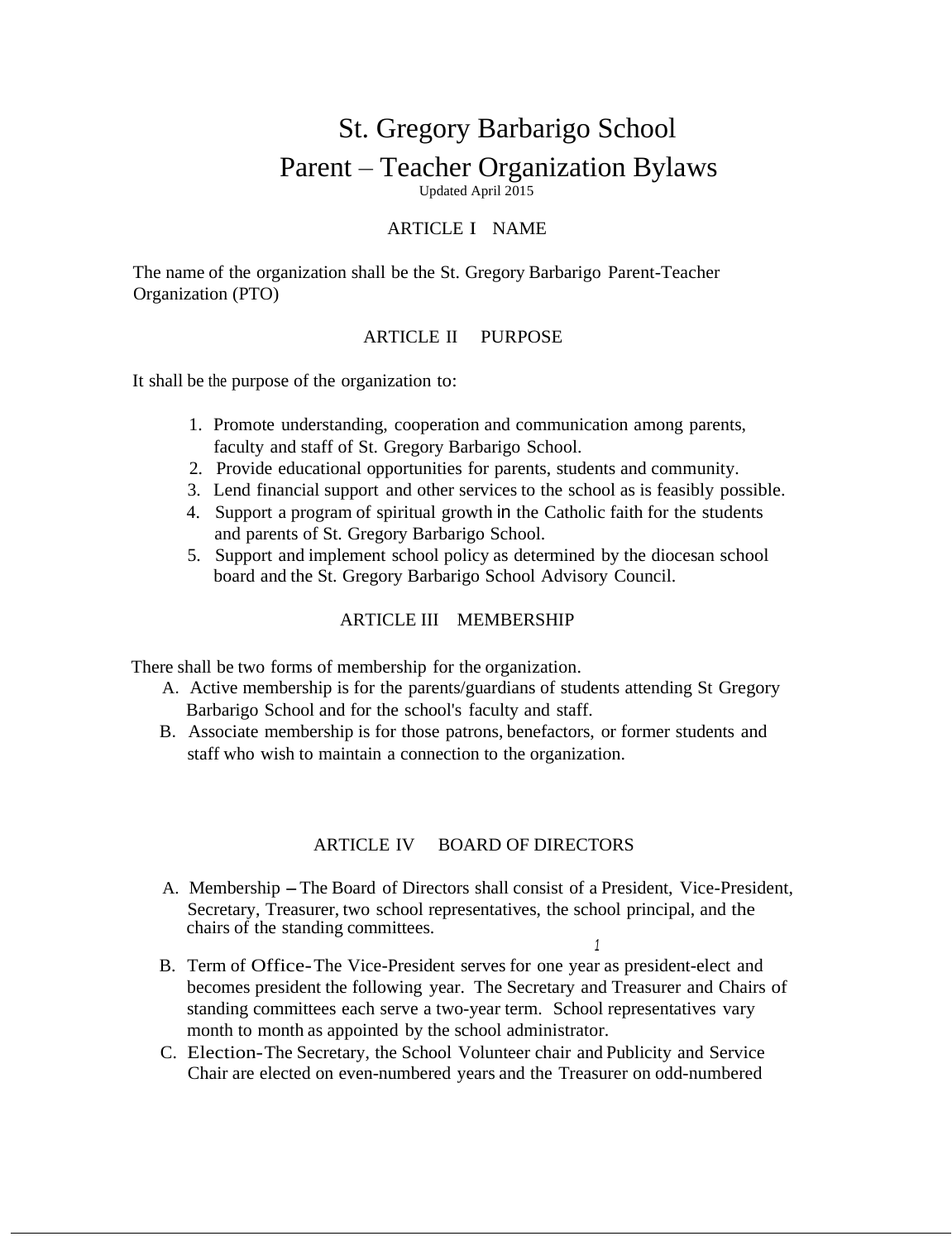years. The Vice-President is elected every year. The two school representatives are designated by the school administrator. All Chairs will serve two years with a maximum of two consecutive terms.

The Board of Directors shall be elected from a slate of at least one candidate per office prepared by a nominating committee of not less than two persons appointed by the President.

A report of the nominating committee is to be presented at the last general meeting of the school year. Other nominations will be requested from the floor. After nominations have closed, the election shall be held by written ballot if needed.

- D. Vacancies A vacancy in the office of President shall be filled by the Vice-President who will complete the unexpired term of the President as their term the following year as President. The Vice-Presidential vacancy shall then be filled by appointment by the Board of Directors.
- E. Meetings-Meetings of the Board of Directors shall be held regularly in open session. Two-thirds of the members of the Board of Directors shall constitute a quorum in order to conduct business.

Meetings are limited to two hours unless members of the board vote to continue the meeting. Vice President shall be the designated timekeeper.

F. Financial Responsibilities-The Board of Directors shall prepare an annual budget which is to be approved by the membership at a general PTO meeting. The Board of Directors is authorized to operate within the limitation of the available finances.

### ARTICLE V DUTIES OF THE BOARD OF DIRECTORS

- A. President-The President shall preside at all meetings of the organization and the Board of Directors and serve as an ex-officio member of the standing committees. The president or their designee may also serve as the PTO representative to the School Advisory Council.
- B. Vice-President-The Vice-President shall preside in the absence of the President and perform all other duties of the President in the President's absence. The Vice-President assumes the office of President the following year.
- C. Secretary -The Secretary shall record the minutes of all meetings of the organization and the Board of Directors, keep a current membership roster on file, and conduct all board correspondence.
- D. Treasurer -The Treasurer is responsible for the finances of the organization. The treasurer shall present the budget, account for all PTO dues, and keep accurate records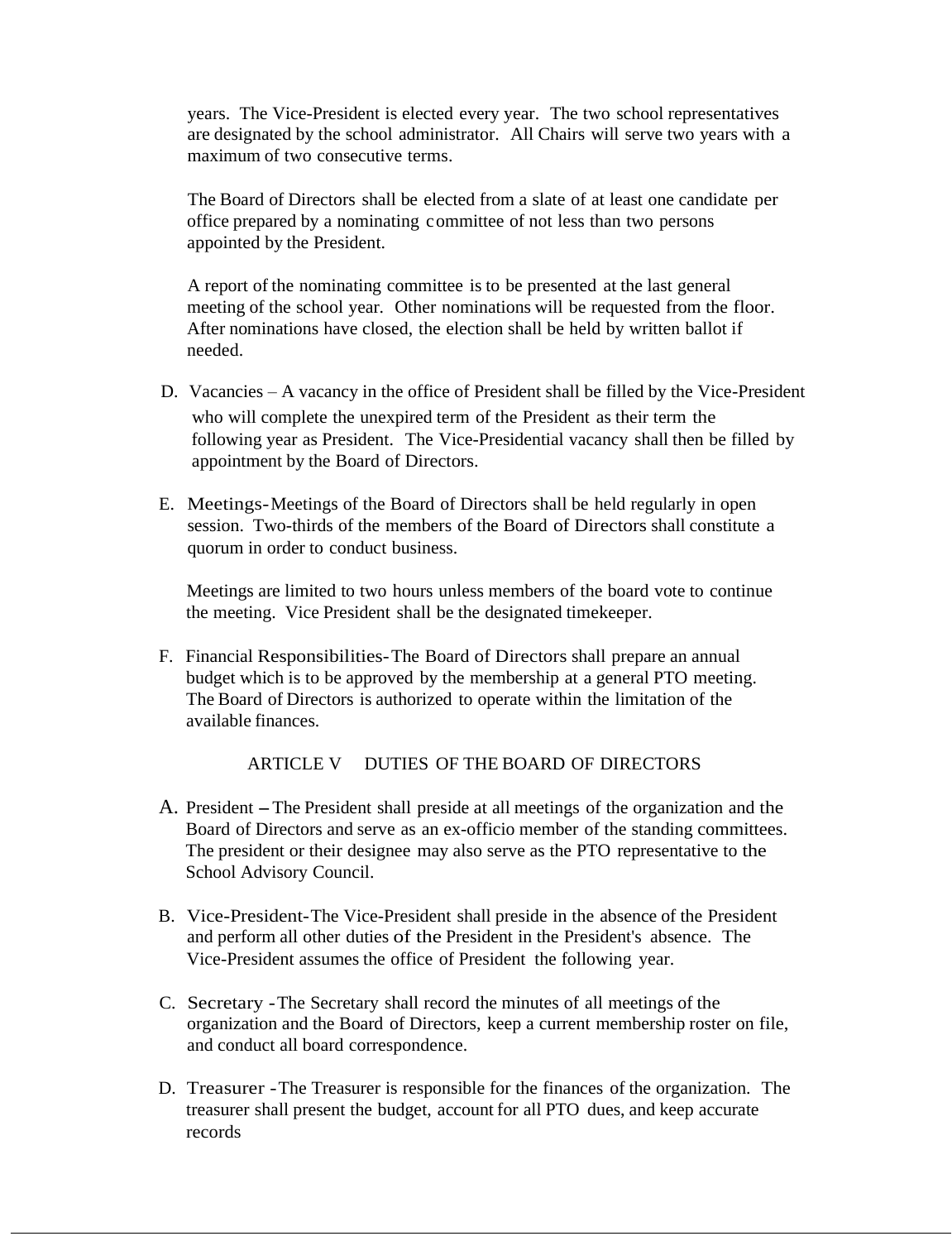of the receipts and disbursements of the organization, pay all bills approved by the President, and submit an itemized financial report at each meeting and an annual report at the last general meeting. The annual report is also to be submitted to the parish office.

Funds of the organization shall be deposited in an approved bank in the name of the organization. The signature card shall bear the names of the Treasurer, 2 members of the Board of Directors, and the St. Gregory Barbarigo Parish Pastor. All withdrawals shall be made under endorsement of the Treasurer or one of the other 3 designeesin the absence of the Treasurer.

- E. School Representatives -Two school representatives serve on the board as liaisons between the school and the Parent-Teacher organization.
- F. Chairs of Standing Committee -Chairs of standing committees represent their respective committee at board meetings.
- G. School Principal-The principal serves as a non-voting member of the Board of Directors.

## ARTICLE VI MEETINGS

General meetings of the organization are to be held according to the schedule prepared by the Board of Directors at the beginning of their term of office or as deemed necessary by the board.

#### ARTICLE VII DUES

Dues for the organization shall be set in the spring by the Board of Directors. They are effective at the new fall term of the school year and are payable with registration forms through the school.

#### ARTICLE VIII STANDING COMMITTEES

Standing committees are established to aid in carrying out the purpose of the organization and are accountable to the Board of Directors.

The chair of a standing committee shall form and coordinate subcommittees as necessary to perform the work of the committee.

- A The School Volunteer Committee is responsible for volunteer programs designed to assist and supplement the school program.
- B. The Publicity and Service Committee is responsible for providing publicity and fostering service within the school program.